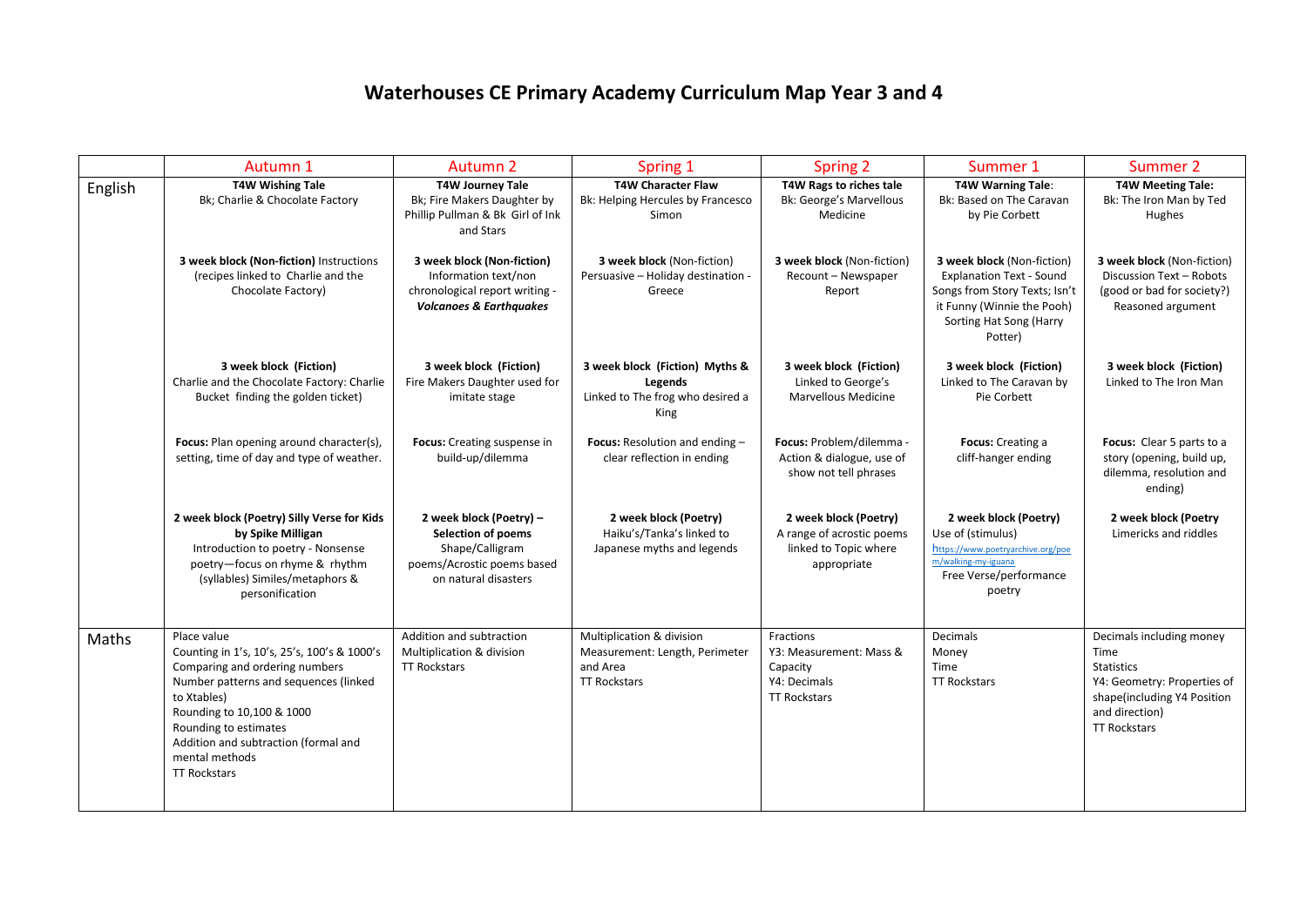| <b>Topic</b>                                                                 | <b>Scrumdiddlyumptious</b>                                                                                                                                                                                                                                                                                                                                                                                                                           | <b>Tremors</b>                                                                                                                                               | <b>Gods and mortals</b>                                                                                                                                                                                                                                                                                                                                           | <b>Potions</b>                                                                                                                                                                       | <b>Playlist</b>                                                                                                                                                                                                                                                                                       | <b>Mighty Metals</b>                                                                                                                                                                                                                                              |
|------------------------------------------------------------------------------|------------------------------------------------------------------------------------------------------------------------------------------------------------------------------------------------------------------------------------------------------------------------------------------------------------------------------------------------------------------------------------------------------------------------------------------------------|--------------------------------------------------------------------------------------------------------------------------------------------------------------|-------------------------------------------------------------------------------------------------------------------------------------------------------------------------------------------------------------------------------------------------------------------------------------------------------------------------------------------------------------------|--------------------------------------------------------------------------------------------------------------------------------------------------------------------------------------|-------------------------------------------------------------------------------------------------------------------------------------------------------------------------------------------------------------------------------------------------------------------------------------------------------|-------------------------------------------------------------------------------------------------------------------------------------------------------------------------------------------------------------------------------------------------------------------|
| <b>Theme</b>                                                                 |                                                                                                                                                                                                                                                                                                                                                                                                                                                      |                                                                                                                                                              |                                                                                                                                                                                                                                                                                                                                                                   |                                                                                                                                                                                      |                                                                                                                                                                                                                                                                                                       |                                                                                                                                                                                                                                                                   |
| Science                                                                      | <b>Animals including humans</b><br>-nutrition<br>-skeletons and muscles                                                                                                                                                                                                                                                                                                                                                                              | <b>Rocks</b><br>-Physical properties of rocks<br>-Fossils                                                                                                    | <b>Working Scientifically</b><br>- Fair tests                                                                                                                                                                                                                                                                                                                     | <b>States of Matter</b><br>- Compare and group<br>materials together,<br>according to whether they<br>are solids, liquids or gases                                                   | Sound<br>-How sounds are made and<br>travel to the ear<br>-patterns of pitch and<br>volume                                                                                                                                                                                                            | <b>Forces and Magnets</b><br>-Magnets attract and repel<br>-Groups materials for<br>magnetic properties                                                                                                                                                           |
| Stand Alone<br>investigations                                                | What are our joints for? Is it safe to eat?<br>Which is the juiciest fruit?                                                                                                                                                                                                                                                                                                                                                                          | What is sand? How do fossils<br>form?                                                                                                                        |                                                                                                                                                                                                                                                                                                                                                                   |                                                                                                                                                                                      | Can we block sound?<br>How can we change sound?<br>How far can sound travel?                                                                                                                                                                                                                          | What does friction do? Why<br>do magnets attract and<br>repel? How mighty are<br>magnets? Can you block<br>magnetism?                                                                                                                                             |
| History                                                                      | Begin to understand and chronologically<br>order significant events in British history                                                                                                                                                                                                                                                                                                                                                               | <b>Ancient Rome</b>                                                                                                                                          | <b>Ancient Greece</b>                                                                                                                                                                                                                                                                                                                                             | Historic use of potions                                                                                                                                                              | Locality study                                                                                                                                                                                                                                                                                        | Locality study                                                                                                                                                                                                                                                    |
|                                                                              | James Lind: Research and understand<br>(explain) how a significant figure<br>influenced change                                                                                                                                                                                                                                                                                                                                                       | Learn about the Roman Empire<br>and its impact on Britain                                                                                                    | A study of Greek life and<br>achievement and their influence<br>on the western world                                                                                                                                                                                                                                                                              | use a range of historical<br>sources (primary/secondary)<br>to find out how potions<br>were used for<br>medical/magical purposes                                                     | How has Waterhouses<br>changed over time                                                                                                                                                                                                                                                              | How Waterhouses has<br>changed over time                                                                                                                                                                                                                          |
|                                                                              |                                                                                                                                                                                                                                                                                                                                                                                                                                                      |                                                                                                                                                              |                                                                                                                                                                                                                                                                                                                                                                   |                                                                                                                                                                                      |                                                                                                                                                                                                                                                                                                       |                                                                                                                                                                                                                                                                   |
| Geography                                                                    | <b>Food Miles and fair trade</b><br>Locational Knowledge: Use maps,<br>atlases, globes and digital/computer<br>mapping to locate countries and describe<br>features studied.<br>Human features: Describe and<br>understand key aspects of<br>human geography, including: types of<br>settlement and land use, economic<br>activity including trade links, and the<br>distribution of natural resources including<br>energy, food, minerals and water | <b>Volcanoes and Earthquakes</b><br>Physical Features: Describe &<br>understand key aspects of<br>physical geography, including<br>volcanoes and earthquakes | Locational knowledge: Name and<br>locate counties and cities of the<br>United Kingdom, geographical<br>regions and their identifying<br>human and physical<br>characteristics, key topographical<br>features (including hills,<br>mountains, coasts and rivers),<br>and land-use patterns; and<br>understand how some of these<br>aspects have changed over time. | Locational knowledge:<br>Identify the position and<br>significance of longitude,<br>Equator, Northern<br>Hemisphere, Southern<br>Hemisphere, the Tropics of<br>Cancer and Capricorn. | <b>Skills and Fieldwork;</b><br>Geographical skills and<br>fieldwork: Use the eight<br>points of a compass, four<br>and six-figure grid<br>references, symbols and key<br>(including the use of<br>ordnance survey maps) to<br>build their knowledge of the<br>united kingdom and the<br>wider world. | Place knowledge:<br>Understand geographical<br>similarities and differences<br>through the study of human<br>and physical geography of a<br>region of the United<br>Kingdom, a region in a<br>European country, and a<br>region within North or<br>South America. |
| $R.E. -$<br><b>Following Long</b><br>term RE plan<br>using scheme<br>of work | Why is Harvest a World Wide celebration<br>'Understanding Christianity'<br>Creation/Fall - What do Christians learn<br>from the Creation Story?                                                                                                                                                                                                                                                                                                      | What are the Rules for Living?<br>Ten commandments & 5 Pillars<br>of Islam                                                                                   | <b>Understanding Christianity</b><br>People of God<br>When Jesus left what was the<br>impact of Pentecost                                                                                                                                                                                                                                                         | <b>Understanding Christianity</b><br>Salvation - why do<br>Christians call the day Jesus<br>died - Good Friday                                                                       | How can a Mosque help us<br>understand the Muslim<br>Faith                                                                                                                                                                                                                                            | Understanding Christianity -<br>People of God<br>What is it like to follow<br>God?<br>Judaism; Shauvat??                                                                                                                                                          |